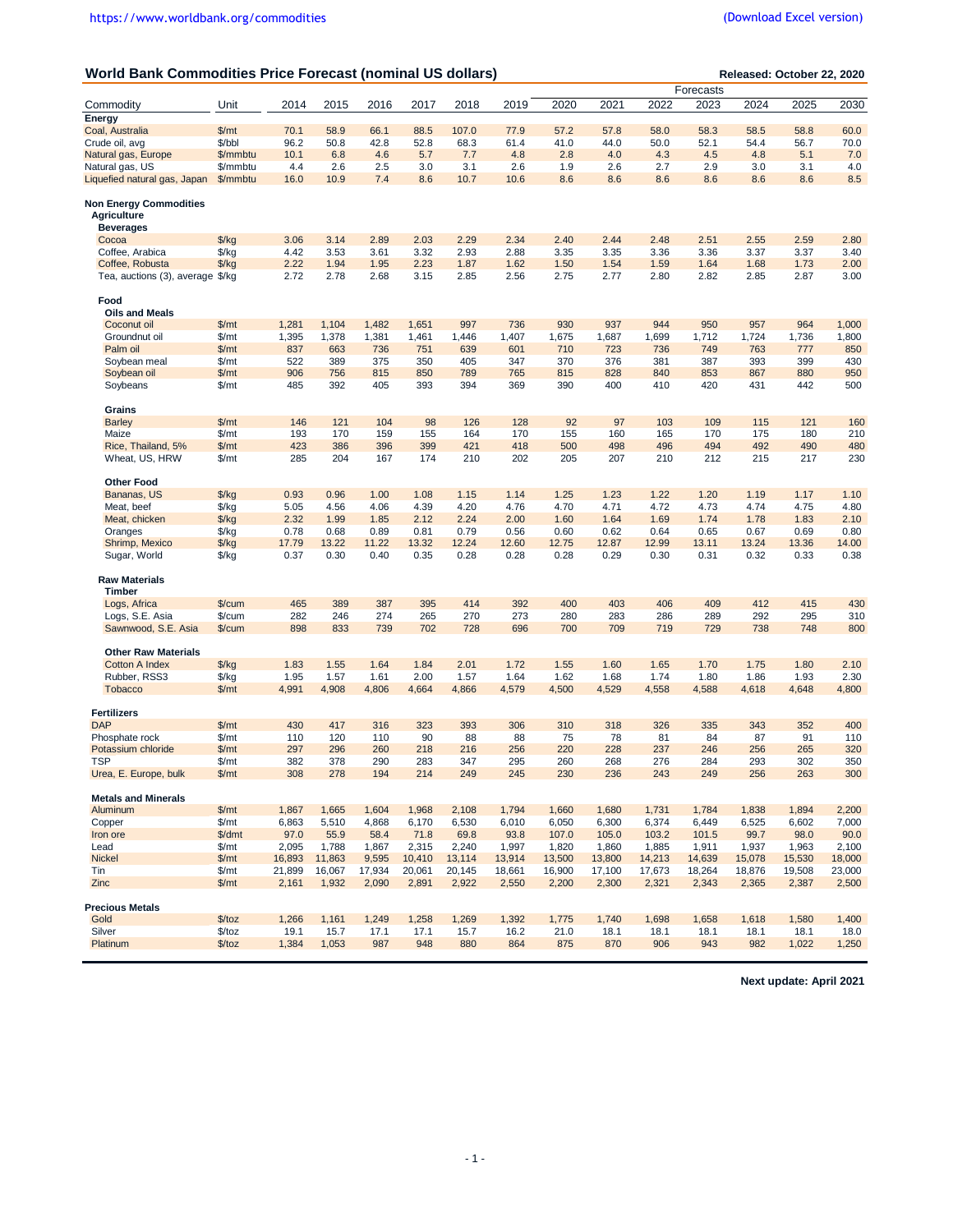|                                                     |               |        |        |        |        |        |        |        |        | Forecasts |        |        |        |        |
|-----------------------------------------------------|---------------|--------|--------|--------|--------|--------|--------|--------|--------|-----------|--------|--------|--------|--------|
| Commodity                                           | Unit          | 2014   | 2015   | 2016   | 2017   | 2018   | 2019   | 2020   | 2021   | 2022      | 2023   | 2024   | 2025   | 2030   |
| Energy                                              |               |        |        |        |        |        |        |        |        |           |        |        |        |        |
| Coal, Australia                                     | \$/mt         | 64.8   | 60.2   | 70.3   | 91.0   | 105.2  | 78.3   | 57.8   | 57.5   | 56.8      | 56.0   | 55.3   | 54.5   | 50.6   |
| Crude oil, avg                                      | \$/bbl        | 88.9   | 51.9   | 45.5   | 54.3   | 67.2   | 61.7   | 41.4   | 43.8   | 48.9      | 50.1   | 51.4   | 52.6   | 59.0   |
| Natural gas, Europe                                 | \$/mmbtu      | 9.3    | 7.0    | 4.9    | 5.9    | 7.5    | 4.8    | 2.8    | 4.0    | 4.2       | 4.4    | 4.6    | 4.8    | 5.9    |
| Natural gas, US                                     | \$/mmbtu      | 4.0    | 2.7    | 2.7    | 3.1    | 3.1    | 2.6    | 1.9    | 2.6    | 2.7       | 2.8    | 2.8    | 2.9    | 3.4    |
| Liquefied natural gas, Japan                        | \$/mmbtu      | 14.8   | 11.2   | 7.8    | 8.8    | 10.5   | 10.6   | 8.7    | 8.6    | 8.4       | 8.2    | 8.1    | 7.9    | 7.2    |
|                                                     |               |        |        |        |        |        |        |        |        |           |        |        |        |        |
| <b>Non Energy Commodities</b><br><b>Agriculture</b> |               |        |        |        |        |        |        |        |        |           |        |        |        |        |
| <b>Beverages</b>                                    |               |        |        |        |        |        |        |        |        |           |        |        |        |        |
| Cocoa                                               | $\frac{f}{g}$ | 2.83   | 3.20   | 3.07   | 2.09   | 2.25   | 2.35   | 2.42   | 2.42   | 2.42      | 2.42   | 2.41   | 2.40   | 2.36   |
| Coffee, Arabica                                     | $\frac{f}{g}$ | 4.09   | 3.60   | 3.84   | 3.41   | 2.87   | 2.89   | 3.38   | 3.34   | 3.29      | 3.23   | 3.18   | 3.13   | 2.87   |
| Coffee. Robusta                                     | $\frac{f}{f}$ | 2.05   | 1.98   | 2.08   | 2.29   | 1.84   | 1.63   | 1.52   | 1.54   | 1.55      | 1.57   | 1.59   | 1.61   | 1.69   |
| Tea, auctions (3), average \$/kg                    |               | 2.51   | 2.84   | 2.86   | 3.24   | 2.80   | 2.57   | 2.78   | 2.76   | 2.74      | 2.71   | 2.69   | 2.66   | 2.53   |
| Food<br><b>Fats and Oils</b>                        |               |        |        |        |        |        |        |        |        |           |        |        |        |        |
| Coconut oil                                         | \$/mt         | 1,184  | 1,128  | 1,576  | 1,696  | 979    | 740    | 939    | 931    | 923       | 914    | 904    | 894    | 843    |
| Groundnut oil                                       | \$/mt         | 1,289  | 1,408  | 1,468  | 1,501  | 1,421  | 1,415  | 1,692  | 1,678  | 1,662     | 1,645  | 1,628  | 1,610  | 1,518  |
| Palm oil                                            | \$/mt         | 774    | 678    | 782    | 771    | 627    | 604    | 717    | 719    | 720       | 720    | 721    | 721    | 717    |
| Soybean meal                                        | \$/mt         | 483    | 398    | 398    | 360    | 398    | 349    | 374    | 373    | 373       | 372    | 371    | 370    | 363    |
| Soybean oil                                         | \$/mt         | 837    | 772    | 867    | 874    | 775    | 769    | 823    | 823    | 822       | 820    | 818    | 816    | 801    |
| Soybeans                                            | \$/mt         | 448    | 401    | 431    | 404    | 388    | 371    | 394    | 398    | 401       | 404    | 407    | 410    | 422    |
| Grains                                              |               |        |        |        |        |        |        |        |        |           |        |        |        |        |
|                                                     |               | 135    | 124    | 111    | 100    | 124    | 129    | 93     | 97     | 100       | 104    | 108    | 113    |        |
| <b>Barley</b>                                       | \$/mt         |        |        |        |        |        |        |        |        |           |        |        |        | 135    |
| Maize                                               | \$/mt         | 178    | 173    | 169    | 159    | 162    | 171    | 157    | 159    | 161       | 163    | 165    | 167    | 177    |
| Rice. Thailand. 5%                                  | \$/mt         | 391    | 394    | 421    | 410    | 413    | 420    | 505    | 495    | 485       | 475    | 465    | 454    | 405    |
| Wheat, US, HRW                                      | \$/mt         | 263    | 209    | 177    | 179    | 206    | 203    | 207    | 206    | 205       | 204    | 203    | 201    | 194    |
| <b>Other Food</b>                                   |               |        |        |        |        |        |        |        |        |           |        |        |        |        |
| Bananas, US                                         | $\frac{f}{g}$ | 0.86   | 0.98   | 1.06   | 1.11   | 1.13   | 1.15   | 1.26   | 1.23   | 1.19      | 1.16   | 1.12   | 1.09   | 0.93   |
| Meat, beef                                          | $\frac{f}{g}$ | 4.67   | 4.66   | 4.32   | 4.51   | 4.12   | 4.79   | 4.75   | 4.68   | 4.62      | 4.55   | 4.48   | 4.41   | 4.05   |
| Meat, chicken                                       | $\frac{f}{g}$ | 2.15   | 2.03   | 1.97   | 2.18   | 2.20   | 2.01   | 1.62   | 1.63   | 1.65      | 1.67   | 1.68   | 1.70   | 1.77   |
| Oranges                                             | \$/kg         | 0.72   | 0.69   | 0.95   | 0.83   | 0.78   | 0.56   | 0.61   | 0.61   | 0.62      | 0.63   | 0.64   | 0.64   | 0.67   |
| Shrimp, Mexico                                      | $\frac{f}{g}$ | 16.44  | 13.50  | 11.93  | 13.68  | 12.02  | 12.67  | 12.88  | 12.80  | 12.70     | 12.60  | 12.50  | 12.39  | 11.81  |
| Sugar, World                                        | $\frac{f}{g}$ | 0.35   | 0.30   | 0.42   | 0.36   | 0.27   | 0.28   | 0.28   | 0.29   | 0.29      | 0.29   | 0.30   | 0.30   | 0.32   |
| <b>Raw Materials</b><br><b>Timber</b>               |               |        |        |        |        |        |        |        |        |           |        |        |        |        |
| Logs, Africa                                        | \$/cum        | 430    | 397    | 412    | 406    | 406    | 394    | 404    | 401    | 397       | 393    | 389    | 385    | 363    |
| Logs, S.E. Asia                                     | \$/cum        | 261    | 251    | 292    | 273    | 265    | 275    | 283    | 281    | 279       | 277    | 275    | 273    | 261    |
| Sawnwood, S.E. Asia                                 | \$/cum        | 830    | 851    | 786    | 721    | 715    | 700    | 707    | 705    | 703       | 700    | 697    | 694    | 675    |
|                                                     |               |        |        |        |        |        |        |        |        |           |        |        |        |        |
| <b>Other Raw Materials</b>                          |               |        |        |        |        |        |        |        |        |           |        |        |        |        |
| <b>Cotton A Index</b>                               | $\frac{f}{g}$ | 1.69   | 1.59   | 1.74   | 1.89   | 1.98   | 1.73   | 1.57   | 1.59   | 1.61      | 1.63   | 1.65   | 1.67   | 1.77   |
| Rubber, RSS3                                        | $\frac{f}{g}$ | 1.80   | 1.61   | 1.71   | 2.05   | 1.54   | 1.65   | 1.64   | 1.67   | 1.70      | 1.73   | 1.76   | 1.79   | 1.94   |
| Coal (Australia), port then \$/mt                   |               | 4,612  | 5,016  | 5,111  | 4,793  | 4,781  | 4,603  | 4,546  | 4,503  | 4,458     | 4,410  | 4,361  | 4,311  | 4,049  |
| <b>Fertilizers</b>                                  |               |        |        |        |        |        |        |        |        |           |        |        |        |        |
| <b>DAP</b>                                          | \$/mt         | 397    | 426    | 336    | 332    | 387    | 308    | 313    | 316    | 319       | 322    | 324    | 327    | 337    |
| Phosphate rock                                      | \$/mt         | 102    | 123    | 117    | 92     | 86     | 88     | 76     | 77     | 79        | 81     | 83     | 84     | 93     |
| Potassium chloride                                  | \$/mt         | 274    | 303    | 277    | 224    | 212    | 257    | 222    | 227    | 232       | 237    | 241    | 246    | 270    |
| <b>TSP</b>                                          | $\frac{m}{2}$ | 353    | 386    | 309    | 291    | 341    | 296    | 263    | 266    | 270       | 273    | 277    | 280    | 295    |
| Urea, E. Europe, bulk                               | \$/mt         | 285    | 284    | 206    | 220    | 245    | 247    | 232    | 235    | 237       | 239    | 242    | 244    | 253    |
| <b>Metals and Minerals</b>                          |               |        |        |        |        |        |        |        |        |           |        |        |        |        |
| Aluminum                                            | \$/mt         | 1,726  | 1,701  | 1,706  | 2,022  | 2,072  | 1,804  | 1,677  | 1,670  | 1,693     | 1,715  | 1,736  | 1,757  | 1,856  |
| Copper                                              | \$/mt         | 6,342  | 5,631  | 5,177  | 6,340  | 6,416  | 6,042  | 6,112  | 6,264  | 6,234     | 6,199  | 6,163  | 6,123  | 5,904  |
|                                                     |               |        |        |        |        |        |        |        |        |           |        |        |        |        |
| Iron ore                                            | \$/dmt        | 89.6   | 57.1   | 62.1   | 73.7   | 68.5   | 94.3   | 108.1  | 104.4  | 100.9     | 97.5   | 94.2   | 90.9   | 75.9   |
| Lead                                                | \$/mt         | 1,936  | 1,827  | 1,985  | 2,378  | 2,201  | 2,007  | 1,839  | 1,849  | 1,844     | 1,837  | 1,829  | 1,821  | 1,771  |
| <b>Nickel</b>                                       | \$/mt         | 15,611 | 12,122 | 10,204 | 10,696 | 12,885 | 13,987 | 13,638 | 13,722 | 13,900    | 14,072 | 14,240 | 14,404 | 15,182 |
| Tin                                                 | \$/mt         | 20,236 | 16,418 | 19,072 | 20,613 | 19,793 | 18,759 | 17,073 | 17,003 | 17,283    | 17,557 | 17,827 | 18,094 | 19,400 |
| Zinc                                                | \$/mt         | 1,997  | 1,974  | 2,223  | 2,970  | 2,871  | 2,564  | 2,222  | 2,287  | 2,270     | 2,252  | 2,233  | 2,214  | 2,109  |
| <b>Precious Metals</b>                              |               |        |        |        |        |        |        |        |        |           |        |        |        |        |
| Gold                                                | \$/toz        | 1,169  | 1,186  | 1,328  | 1,292  | 1,247  | 1,400  | 1,793  | 1,730  | 1,661     | 1,594  | 1,528  | 1,465  | 1,181  |
| Silver                                              | \$/toz        | 17.6   | 16.1   | 18.2   | 17.5   | 15.4   | 16.3   | 21.2   | 18.0   | 17.7      | 17.4   | 17.1   | 16.7   | 15.2   |
| Platinum                                            | \$/toz        | 1,279  | 1,076  | 1,050  | 975    | 864    | 869    | 884    | 865    | 886       | 906    | 927    | 948    | 1,054  |
|                                                     |               |        |        |        |        |        |        |        |        |           |        |        |        |        |

**Next update: April 2021**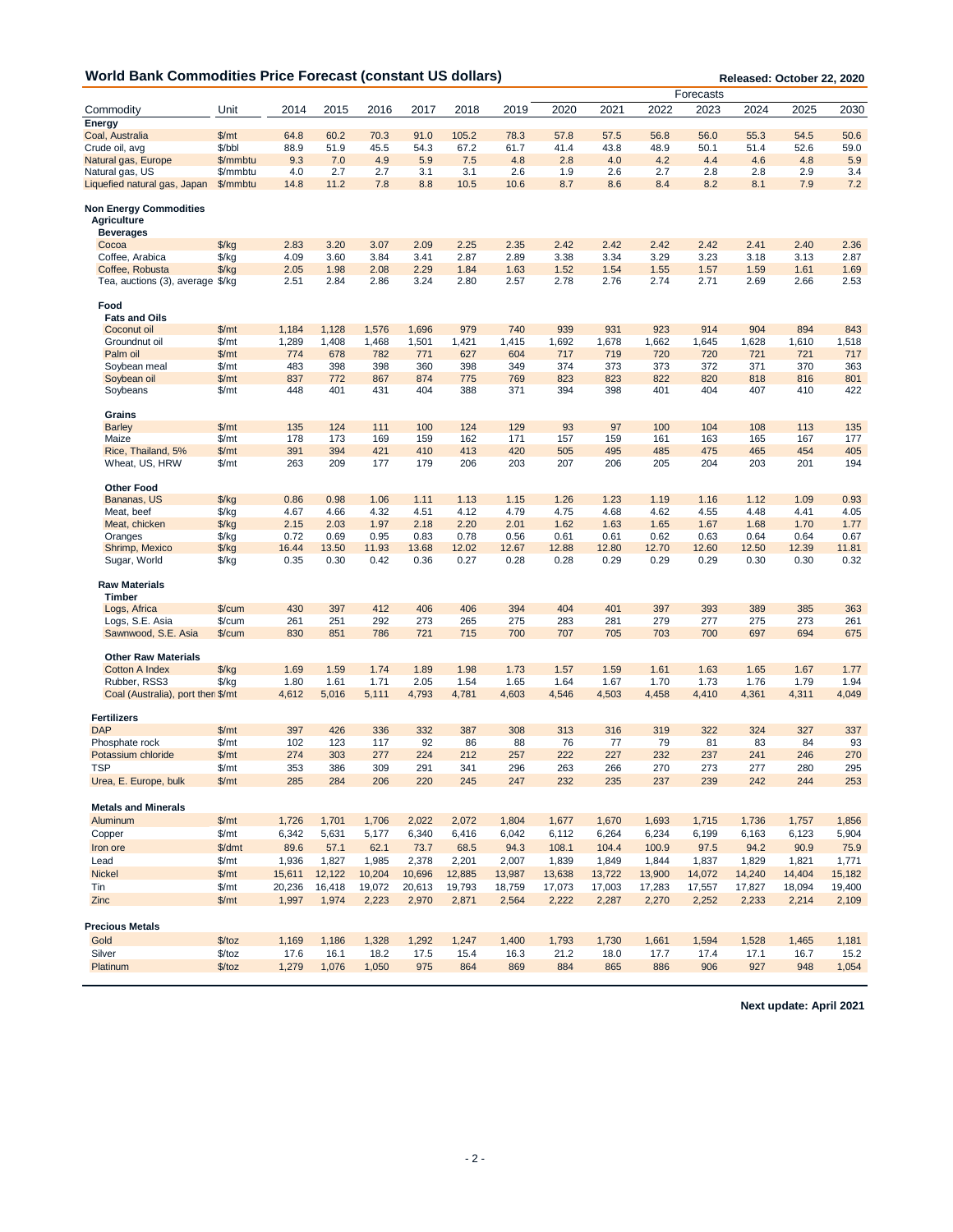| <b>World Bank Commodities Price Indices</b>                   | Released: October 22, 2020 |       |       |       |       |       |           |       |       |       |       |       |         |
|---------------------------------------------------------------|----------------------------|-------|-------|-------|-------|-------|-----------|-------|-------|-------|-------|-------|---------|
|                                                               |                            |       |       |       |       |       | Forecasts |       |       |       |       |       |         |
|                                                               | 2014                       | 2015  | 2016  | 2017  | 2018  | 2019  | 2020      | 2021  | 2022  | 2023  | 2024  | 2025  | 2030    |
| Price indices in nominal US dollars (2010=100)                |                            |       |       |       |       |       |           |       |       |       |       |       |         |
| Energy                                                        | 118.3                      | 64.8  | 55.1  | 68.1  | 87.0  | 76.0  | 51.1      | 55.9  | 62.6  | 65.2  | 68.0  | 70.8  | 87.2    |
| Non-energy commodities                                        | 96.5                       | 81.6  | 79.4  | 83.7  | 85.2  | 81.7  | 82.6      | 84.0  | 85.2  | 86.5  | 87.8  | 89.2  | 96.5    |
| Agriculture                                                   | 101.9                      | 87.9  | 87.5  | 87.0  | 86.7  | 83.3  | 85.6      | 86.8  | 88.1  | 89.4  | 90.8  | 92.1  | 99.5    |
| <b>Beverages</b>                                              | 101.8                      | 94.0  | 91.3  | 83.1  | 79.1  | 76.1  | 81.2      | 82.0  | 82.9  | 83.8  | 84.8  | 85.7  | 90.6    |
| Food                                                          | 106.0                      | 88.5  | 89.6  | 90.2  | 90.4  | 87.0  | 90.0      | 91.3  | 92.6  | 94.0  | 95.4  | 96.9  | 104.8   |
| Oils and Meals                                                | 106.3                      | 84.4  | 88.3  | 87.6  | 85.0  | 77.5  | 85.4      | 86.9  | 88.5  | 90.1  | 91.7  | 93.3  | 102.1   |
| Grains                                                        | 104.1                      | 87.1  | 80.7  | 80.5  | 88.8  | 89.0  | 90.2      | 91.6  | 92.9  | 94.3  | 95.8  | 97.3  | 105.5   |
| Other food                                                    | 107.3                      | 95.1  | 99.5  | 102.4 | 99.1  | 97.7  | 95.7      | 96.8  | 97.8  | 98.9  | 100.0 | 101.2 | 107.7   |
| <b>Raw materials</b>                                          | 91.9                       | 83.3  | 80.2  | 81.1  | 81.4  | 78.0  | 77.3      | 78.6  | 79.8  | 81.2  | 82.5  | 83.9  | 91.3    |
| Timber                                                        | 104.9                      | 96.1  | 89.6  | 85.6  | 88.3  | 85.6  | 86.5      | 87.6  | 88.7  | 89.8  | 91.0  | 92.1  | 98.1    |
| <b>Other Raw Materials</b>                                    | 77.7                       | 69.3  | 70.0  | 76.3  | 73.9  | 69.8  | 67.2      | 68.6  | 70.1  | 71.7  | 73.3  | 74.9  | 83.8    |
| Fertilizers                                                   | 101.5                      | 98.4  | 77.7  | 74.3  | 82.5  | 81.4  | 73.0      | 75.3  | 77.7  | 80.2  | 82.7  | 85.3  | 99.8    |
| Metals and minerals a/                                        | 84.8                       | 66.9  | 63.0  | 78.2  | 82.5  | 78.4  | 77.5      | 79.1  | 80.1  | 81.2  | 82.3  | 83.5  | 89.8    |
| Base Metals b/                                                | 89.0                       | 73.6  | 68.3  | 84.9  | 90.6  | 81.6  | 78.4      | 80.7  | 82.3  | 83.9  | 85.6  | 87.3  | 96.4    |
| <b>Precious Metals</b>                                        | 101.1                      | 90.6  | 97.5  | 97.8  | 97.2  | 105.4 | 134.3     | 129.3 | 126.7 | 124.2 | 121.8 | 119.4 | 108.4   |
| Price indices in real 2010 US dollars (2010=100) c/<br>Energy | 109.3                      | 66.2  | 58.5  | 70.0  | 85.5  | 76.4  | 51.6      | 55.6  | 61.2  | 62.7  | 64.2  | 65.7  | 73.5    |
| Non-energy commodities                                        | 89.1                       | 83.4  | 84.4  | 86.1  | 83.7  | 82.1  | 83.4      | 83.5  | 83.3  | 83.1  | 82.9  | 82.7  | 81.4    |
| Agriculture                                                   | 94.1                       | 89.8  | 93.0  | 89.4  | 85.2  | 83.7  | 86.5      | 86.4  | 86.2  | 86.0  | 85.7  | 85.4  | 83.9    |
| <b>Beverages</b>                                              | 94.0                       | 96.0  | 97.1  | 85.4  | 77.7  | 76.5  | 82.0      | 81.6  | 81.1  | 80.6  | 80.0  | 79.5  | 76.5    |
| Food                                                          | 98.0                       | 90.4  | 95.3  | 92.7  | 88.9  | 87.4  | 90.9      | 90.7  | 90.6  | 90.3  | 90.1  | 89.8  | 88.4    |
| Oils and Meals                                                | 98.3                       | 86.2  | 93.9  | 90.0  | 83.5  | 77.9  | 86.2      | 86.4  | 86.5  | 86.6  | 86.6  | 86.6  | 86.1    |
| Grains                                                        | 96.2                       | 89.0  | 85.8  | 82.8  | 87.2  | 89.4  | 91.2      | 91.0  | 90.9  | 90.7  | 90.4  | 90.2  | 89.0    |
| Other food                                                    | 99.2                       | 97.2  | 105.8 | 105.2 | 97.4  | 98.2  | 96.7      | 96.2  | 95.6  | 95.0  | 94.4  | 93.8  | 90.8    |
| <b>Raw materials</b>                                          | 84.9                       | 85.1  | 85.3  | 83.3  | 80.0  | 78.5  | 78.1      | 78.1  | 78.1  | 78.0  | 77.9  | 77.8  | 77.0    |
| Timber                                                        | 96.9                       | 98.2  | 95.3  | 87.9  | 86.7  | 86.0  | 87.4      | 87.1  | 86.8  | 86.4  | 85.9  | 85.4  | 82.7    |
| <b>Other Raw Materials</b>                                    | 71.8                       | 70.8  | 74.4  | 78.3  | 72.7  | 70.2  | 67.9      | 68.3  | 68.6  | 68.9  | 69.2  | 69.5  | 70.7    |
| Fertilizers                                                   | 93.8                       | 100.6 | 82.6  | 76.3  | 81.1  | 81.8  | 73.8      | 74.9  | 76.0  | 77.1  | 78.1  | 79.1  | 84.2    |
| Metals and minerals a/                                        | 78.4                       | 68.4  | 67.0  | 80.4  | 81.1  | 78.8  | 78.3      | 78.6  | 78.4  | 78.1  | 77.8  | 77.4  | 75.8    |
| Base Metals b/                                                | 82.3                       | 75.2  | 72.6  | 87.3  | 89.0  | 82.0  | 79.2      | 80.3  | 80.5  | 80.7  | 80.8  | 80.9  | 81.3    |
| <b>Precious Metals</b>                                        | 93.4                       | 92.6  | 103.6 | 100.5 | 95.5  | 106.0 | 135.6     | 128.6 | 123.9 | 119.4 | 115.0 | 110.7 | 91.4    |
| Inflation indices, 2010=100 d/                                |                            |       |       |       |       |       |           |       |       |       |       |       |         |
| MUV index e/                                                  | 108.2                      | 97.9  | 94.0  | 97.3  | 101.8 | 99.5  | 99.0      | 100.6 | 102.3 | 104.0 | 105.9 | 107.8 | 118.6   |
| % change per annum                                            | (1.3)                      | (9.6) | (3.9) | 3.5   | 4.6   | (2.3) | (0.5)     | 1.6   | 1.7   | 1.7   | 1.8   | 1.8   | $2.0\,$ |
| <b>US GDP deflator</b>                                        | 107.5                      | 108.7 | 110.1 | 111.8 | 114.2 | 116.0 | 118.1     | 120.5 | 122.9 | 125.4 | 127.9 | 130.4 | 144.0   |
| % change per annum                                            | 1.8                        | 1.1   | 1.3   | 1.6   | 2.1   | 1.5   | 1.8       | 2.0   | 2.0   | 2.0   | 2.0   | 2.0   | 2.0     |

**Notes:**<br>a/ Base metals plus iron ore per, lead, nickel, tin and zinc<br>b/ Includes aluminum, copper, lead, nickel, tin and zinc<br>d/ Inflation indices for 2020-2025 are projections<br>d/ Inflation indices for 2020-2025 are proj

**Next update: April 2021**